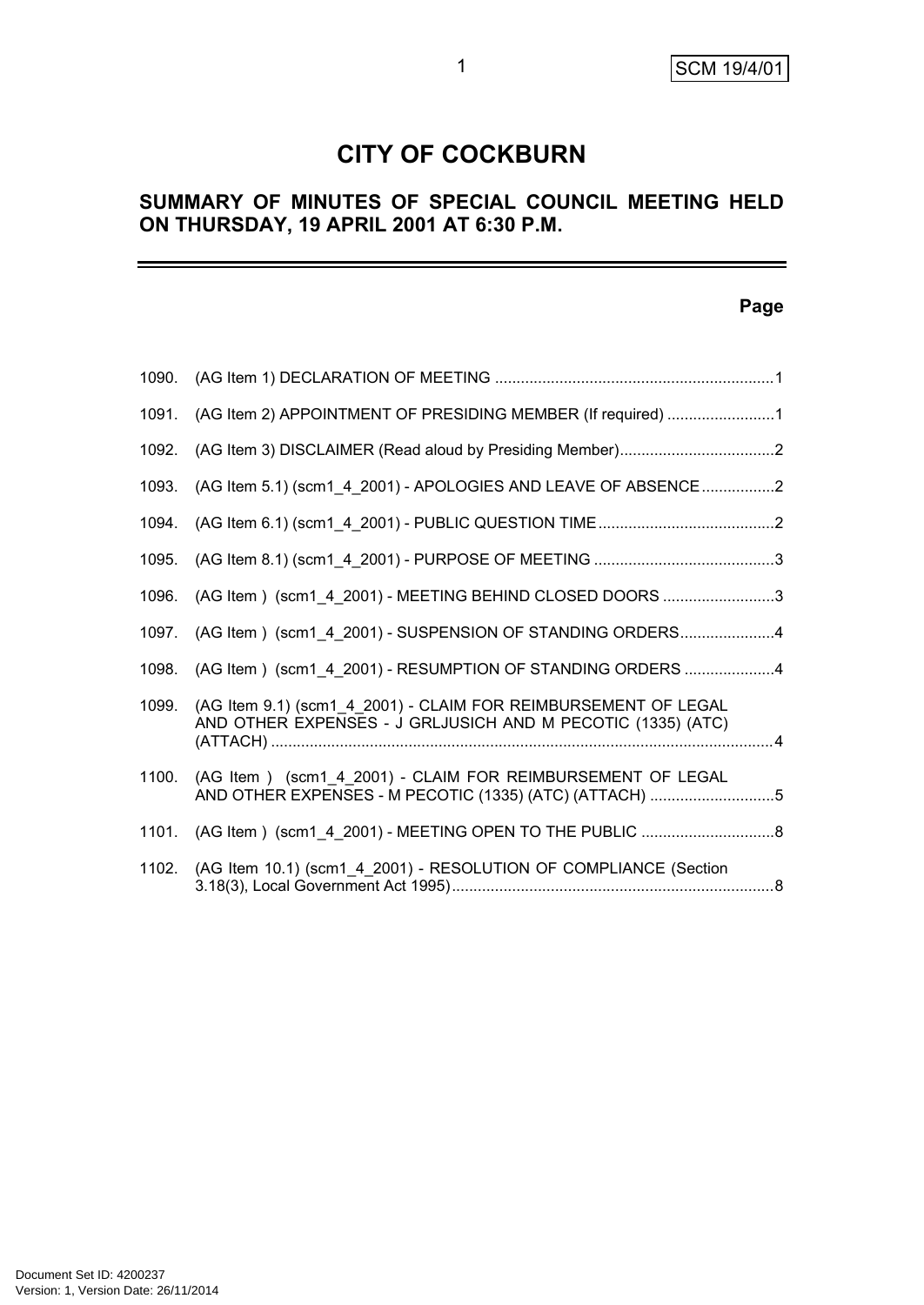Document Set ID: 4200237<br>Version: 1, Version Date: 26/11/2014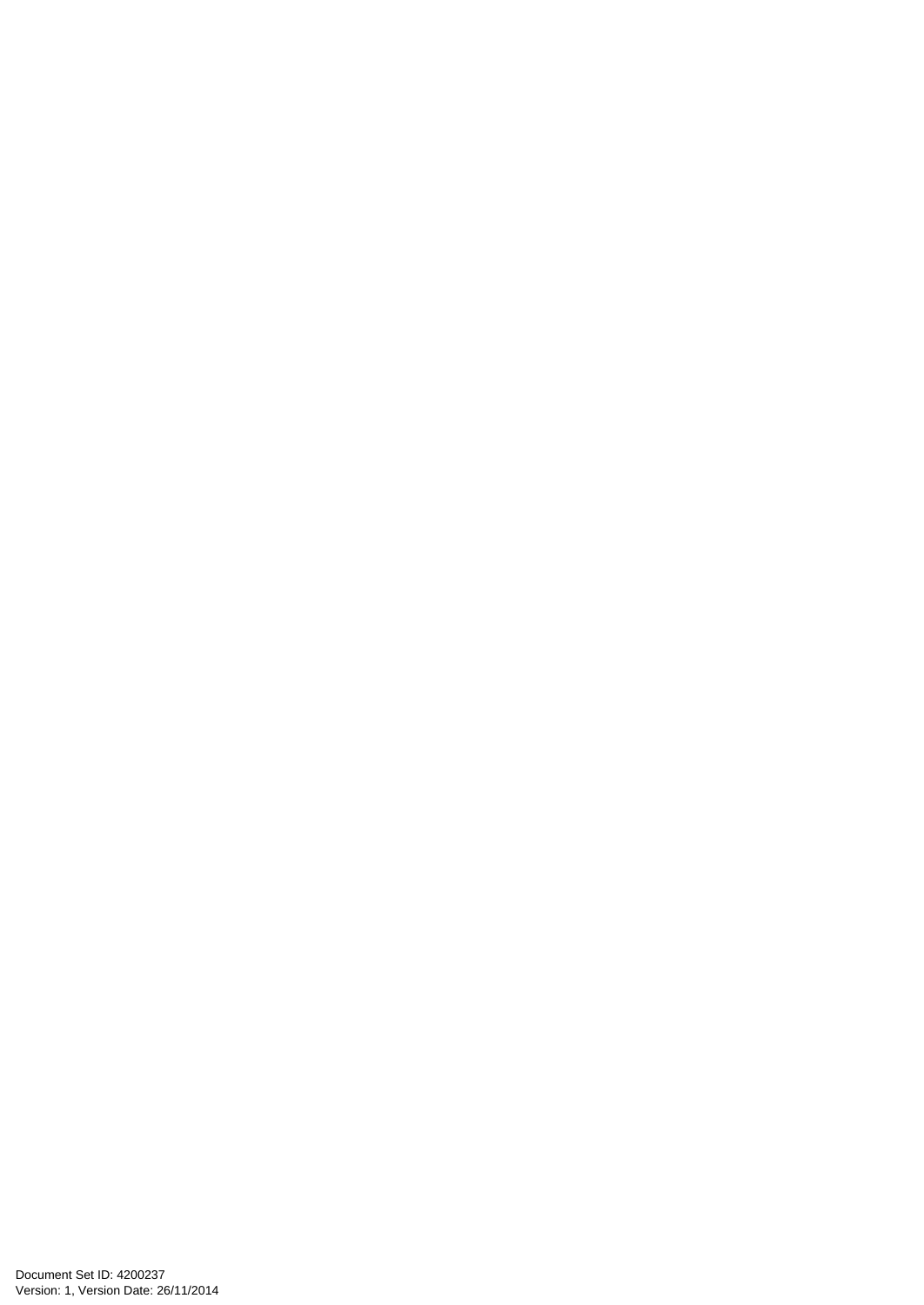# **CITY OF COCKBURN**

## **MINUTES OF SPECIAL COUNCIL MEETING HELD ON THURSDAY, 19 APRIL 2001 AT 6:30 P.M.**

#### **PRESENT:**

#### **COUNCIL MEMBERS**

| Mr S. Lee            | Mayor        |
|----------------------|--------------|
| Mr R. Graham         | Deputy Mayor |
| Mrs V. Oliver        | Councillor   |
| Mr M. Reeve-Fowkes - | Councillor   |
| Mrs N. Waters        | Councillor   |
| Mr I. Whitfield      | Councillor   |
| Mrs S. Rennie        | Councillor   |
| Mr L. Humphreys      | Councillor   |
| Mr K. Allen          | Councillor   |
|                      |              |

### **IN ATTENDANCE**

| Mr D. Green     | $\sim$ 100 $\mu$ | <b>Acting Chief Executive Officer</b>  |
|-----------------|------------------|----------------------------------------|
| Mr A. Crothers  | $\sim$           | Director, Finance & Corporate Services |
| Mrs S. Ellis    | $\blacksquare$   | Secretary to Chief Executive Officer   |
| Mr J. Woodhouse | $\sim$           | Partner, Watts & Woodhouse Solicitors  |
|                 |                  |                                        |

### <span id="page-2-0"></span>**1090. (AG Item 1) DECLARATION OF MEETING**

The Presiding Member declared the meeting open at 6:30pm.

### <span id="page-2-1"></span>**1091. (AG Item 2) APPOINTMENT OF PRESIDING MEMBER (If required)**

Nil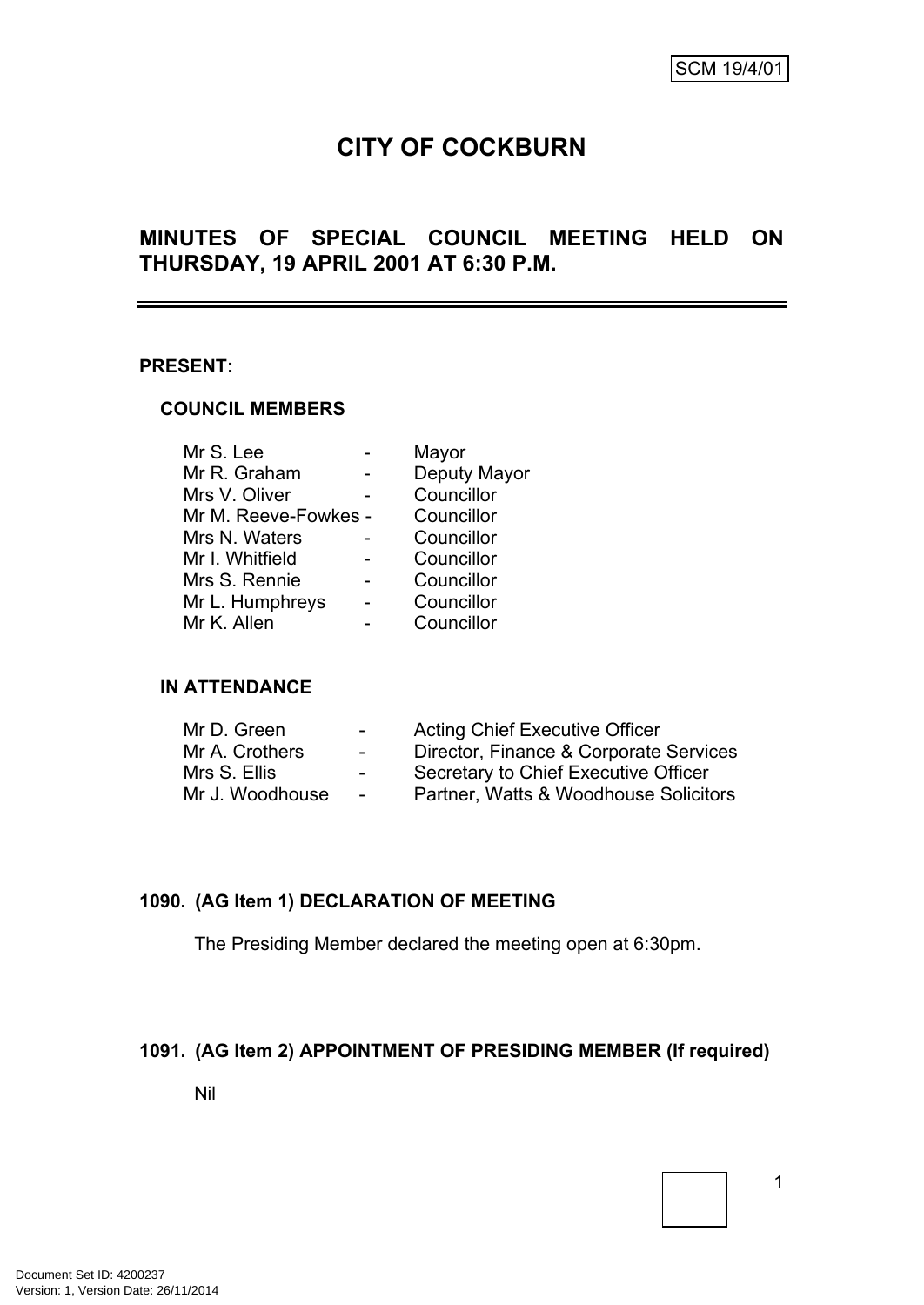### <span id="page-3-0"></span>**1092. (AG Item 3) DISCLAIMER (Read aloud by Presiding Member)**

Members of the public who attend Council Meetings, should not act immediately on anything they hear at the Meetings, without first seeking clarification of Council's position. Persons are advised to wait for written advice from the Council prior to taking action on any matter that they may have before Council.

### <span id="page-3-1"></span>**1093. (AG Item 5.1) (scm1\_4\_2001) - APOLOGIES AND LEAVE OF ABSENCE**

Clr A. Edwards - Apology

### <span id="page-3-2"></span>**1094. (AG Item 6.1) (scm1\_4\_2001) - PUBLIC QUESTION TIME**

**Mr J. Grljusich**, Coogee wished to address Council regarding his application and to appraise new Councillors of the situation in case they were not fully aware of the history of the matter. He raised concern that his application and that of Mr Pecotic was put together as one agenda item and requested that Council consider his application separately as he wished to be treated the same as others in relation to claims for legal assistance.

He pointed out that some ex-Councillors, staff and ex-staff who also had adverse findings against them, still received financial assistance. He has not received any funds in relation to the Douglas Inquiry and that all payments have been made from his own finances and has exceeded the \$51,000 mentioned in the agenda report. Mr Grljusich stated that he had received approval by the Commissioners for an increase in the permitted amount and followed the correct process in obtaining that assistance.

With regard to the Martin/Vicary Inquiry, the request to provide information was addressed to him as the Mayor and not as a private individual. He was not permitted to discuss the matter with anyone other than his legal representative and therefore, he made application to the Local Government Department for financial assistance and was told that it was a matter for Council to consider. However, time constraints meant that he needed to seek legal advice before Council would consider a request for assistance.

Mr Grljusich referred to the Council's (Commissioners) decision of October 2000 to revoke the Council's policy relating to legal assistance. At that time, the Commissioners did not make any decision to recoup funds from those who did have adverse findings against them and had

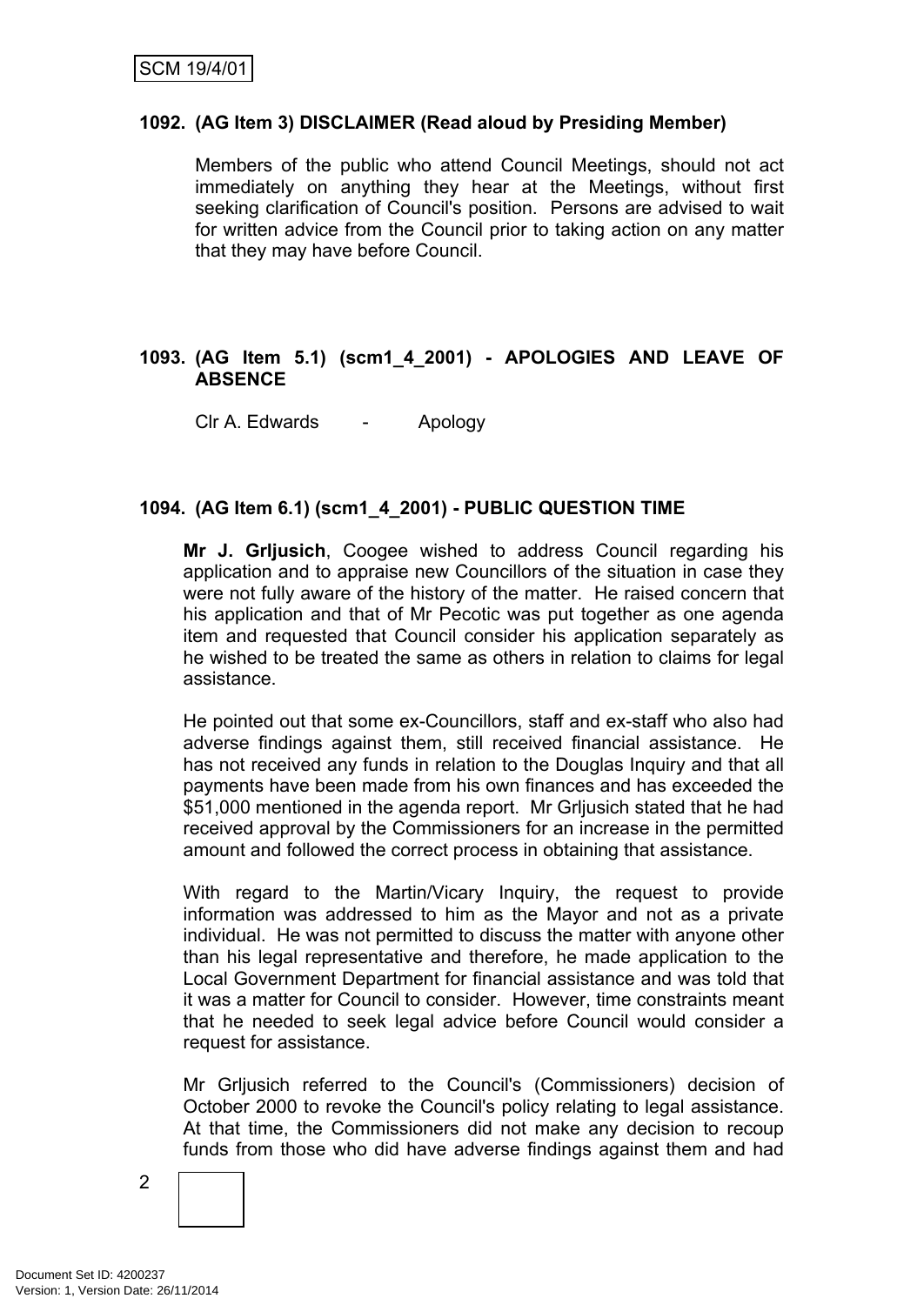already received funds. He believed the reason for not taking such action was because there was no policy for the officers to act upon. He also believed that this was due to legal advice that the policy did not contain the words "adverse findings".

Mr Grljusich reiterated that he signed the policy as required, he sought greater assistance in the correct manner which was granted and he went through the correct process in an orderly fashion and wished to be treated the same as others. He referred to correspondence between ex-Clr Wheatley and Council disputing the revocation of the policy. Mr Grljusich felt that it had not been the intention of the Commissioners to seek funds back from those who already received funds, even with adverse findings, because the words "adverse findings" were not contained in the policy.

Mr Grljusich closed by stating that there were no illegal findings made, he believed there were many discrepancies in the Douglas Inquiry which were questionable, that it was very much politically motivated and that natural justice was not afforded to the Council.

**Mr Bert Renner**, Spearwood suggested that Council consider having some insurance for Council in case they do something wrong or make a mistake in the course of their duty.

### <span id="page-4-0"></span>**1095. (AG Item 8.1) (scm1\_4\_2001) - PURPOSE OF MEETING**

The purpose of the meeting is to discuss the claims by Mr J. Grljusich and Mr M. Pecotic for reimbursement of legal and other expenses incurred as a result of the Martin and Vicary and Douglas Inquiries.

### <span id="page-4-1"></span>**1096. (AG Item ) (scm1\_4\_2001) - MEETING BEHIND CLOSED DOORS**

MOVED Deputy Mayor Graham SECONDED Clr Rennie that pursuant to Section 5.23(2(d)) of the Local Government Act, Council move behind closed doors to consider legal advice

### **CARRIED 9/0**

AT THIS POINT THE TIME BEING 6:53PM, THE MEETING WENT BEHIND CLOSED DOORS.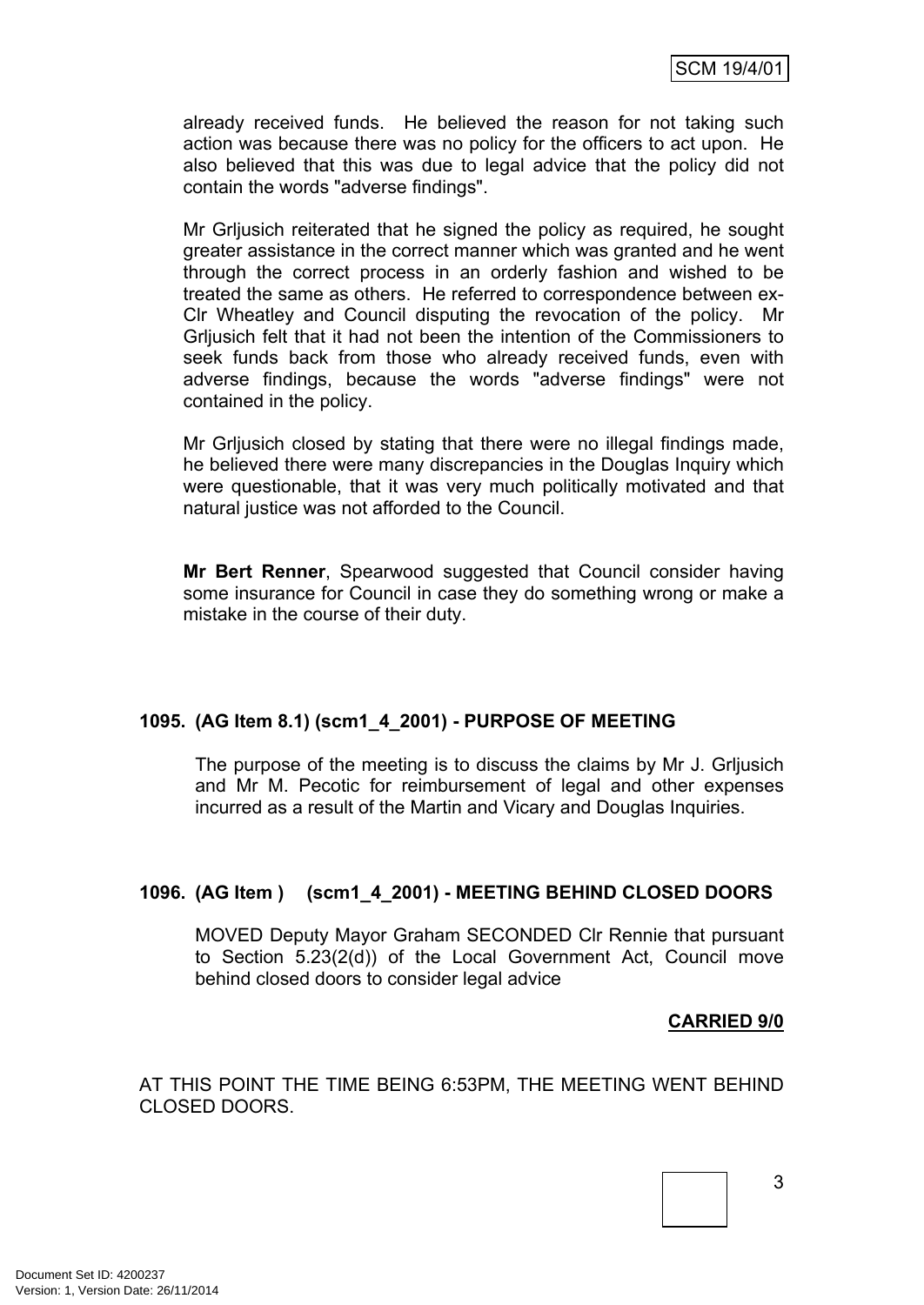### <span id="page-5-0"></span>**1097. (AG Item ) (scm1\_4\_2001) - SUSPENSION OF STANDING ORDERS**

MOVED Clr Allen SECONDED Mayor Lee that Council suspend standing orders to enable Council to consider legal advice.

### **CARRIED 9/0**

#### <span id="page-5-1"></span>**1098. (AG Item ) (scm1\_4\_2001) - RESUMPTION OF STANDING ORDERS**

MOVED Clr Waters SECONDED Clr Whitfield that Council resume Standing Orders.

#### **CARRIED 9/0**

### <span id="page-5-2"></span>**1099. (AG Item 9.1) (scm1\_4\_2001) - CLAIM FOR REIMBURSEMENT OF LEGAL AND OTHER EXPENSES - J GRLJUSICH AND M PECOTIC (1335) (ATC) (ATTACH)**

#### **RECOMMENDATION**

That Council reject the claim by Mr J Grljusich and Mr M Pecotic for reimbursement of legal and other expenses incurred as a result of the Martin and Vicary and Douglas Inquiries, because of the adverse findings by the Douglas Inquiry against them.

#### **COUNCIL DECISION**

MOVED Clr Waters SECONDED Clr Oliver that Council reject the claim by Mr J. Grljusich for reimbursement of legal and other expenses incurred as a result of the Martin & Vicary and Douglas Inquiries.

#### **Amendment**

MOVED Clr Allen that:

1) Council offer the claimants an ex-gratia payment (an amount including terms and conditions) to be agreed in consultation with Council's Solicitors; and

MAYOR LEE ADVISED THAT THE AMENDMENT WAS NOT ACCEPTABLE AS IT NEGATED THE INTENT OF THE ORIGINAL **MOTION**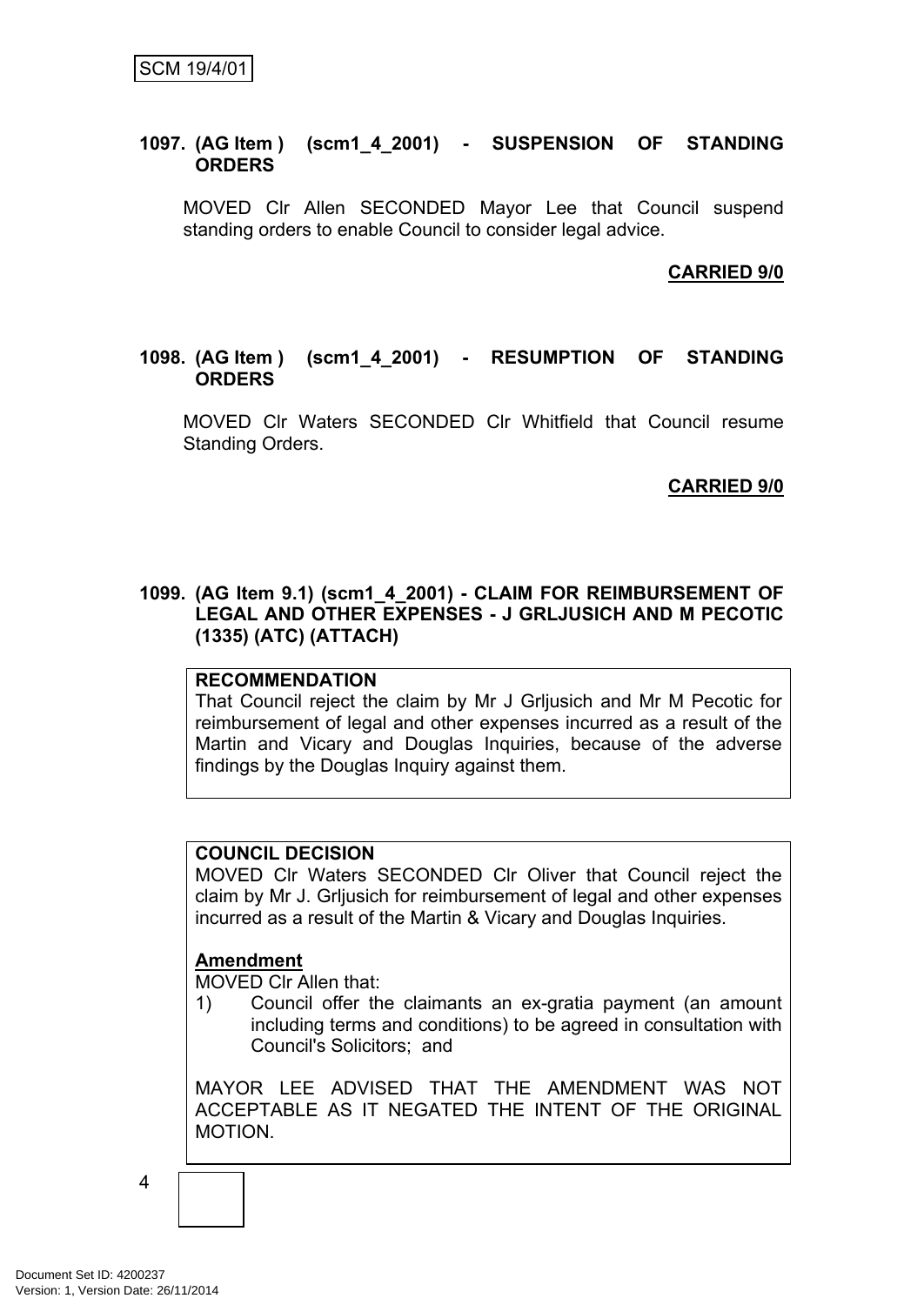### **MOTION PUT AND CARRIED 7/2**

**CLR RENNIE REQUESTED THAT THE VOTES BE RECORDED:**

**FOR: CLR WATERS, CLR REEVE-FOWKES, CLR OLIVER, MAYOR LEE, DEPUTY MAYOR GRAHAM, CLR RENNIE AND CLR WHITFIELD**

**AGAINST: CLR HUMPHREYS AND CLR ALLEN**

### **Explanation**

Council was not rejecting the claim because of the adverse findings of the Douglas Inquiry, but because the authorisation of financial assistance to Mr Grljusich was revoked pursuant to Clauses 18 & 19 of the previous Policy A1.18. Council also believed it appropriate that Mr Grljusich's and Mr Pecotic's claims should be dealt with separately.

### <span id="page-6-0"></span>**1100. (AG Item ) (scm1\_4\_2001) - CLAIM FOR REIMBURSEMENT OF LEGAL AND OTHER EXPENSES - M PECOTIC (1335) (ATC) (ATTACH)**

### **COUNCIL DECISION**

MOVED Clr Waters SECONDED Deputy Mayor Graham that Council reject the claim by Mr M. Pecotic for reimbursement of legal and other expenses incurred as a result of the Martin & Vicary and Douglas Inquiries.

### **CARRIED 7/2**

**FOR: CLR WATERS, CLR REEVE-FOWKES, CLR OLIVER, MAYOR LEE, DEPUTY MAYOR GRAHAM, CLR RENNIE AND CLR WHITFIELD**

**AGAINST: CLR HUMPHREYS AND CLR ALLEN**

### **Explanation**

Council was not rejecting the claim because of the adverse findings of the Douglas Inquiry, but because the authorisation of financial assistance to Mr Pecotic was revoked pursuant to Clauses 18 & 19 of the previous Policy A1.18.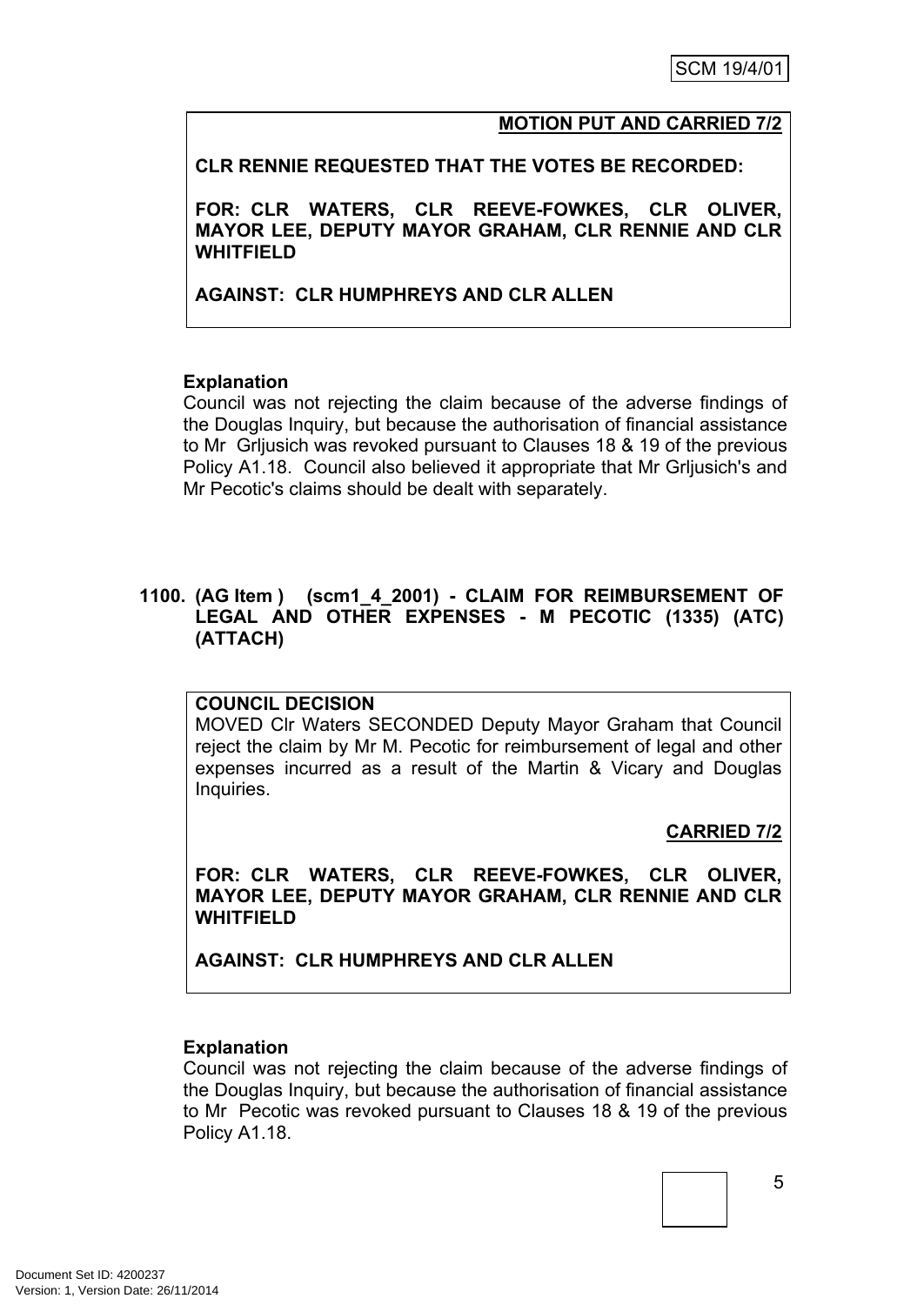### **Background**

The above matter was presented to Council at its Meeting held on 20 March 2001 which resolved as follows:

- *(1) the matter be deferred to a Special Meeting of Council to be held at a date and time to be fixed by the Mayor, pursuant to Section 5.4(a)(I) of the Local Government Act 1995, following confirmation of the availability of Council's legal representative; and*
- *(2) the subject item be considered behind closed doors pursuant to Section 5.23(20(d) of the Act.*

### *CARRIED 8/2*

Mr John Woodhouse from Watts and Woodhouse, Solicitors and Legal Consultants will be attending the meeting to answer any queries which Councillors may have before a decision is made.

Mr J Grljusich and Mr M Pecotic were members of Council at the time it was suspended and subsequently dismissed. They incurred legal costs during the course of the Martin and Vicary Inquiry and the Douglas Inquiry and are now seeking reimbursement of those costs.

#### **Submission**

Attached to the Agenda are copies of correspondence received from

- (1) Mr Grljusich claiming reimbursement of \$50,212.53 in respect of costs incurred as a result of the Martin and Vicary Inquiry and the Douglas Inquiry.
- (2) Mr Pecotic claiming reimbursement of legal costs and payment for time lost in respect of the Martin and Vicary Inquiry and the Douglas Inquiry, totalling \$45,565.98.

### **Report**

At its Meeting on 17 October 2000, Council considered a confidential report by the Director Finance and Corporate Services concerning the possible recovery of legal expenses paid to ex-Councillors and staff during the Douglas Inquiry. A copy of Minute No.791 of that meeting concerning the report is attached to the Agenda. A copy of the confidential report is forwarded under separate cover.

Council's decision at that meeting was to:

(1) receive the confidential report of the Director, Finance and Corporate Services;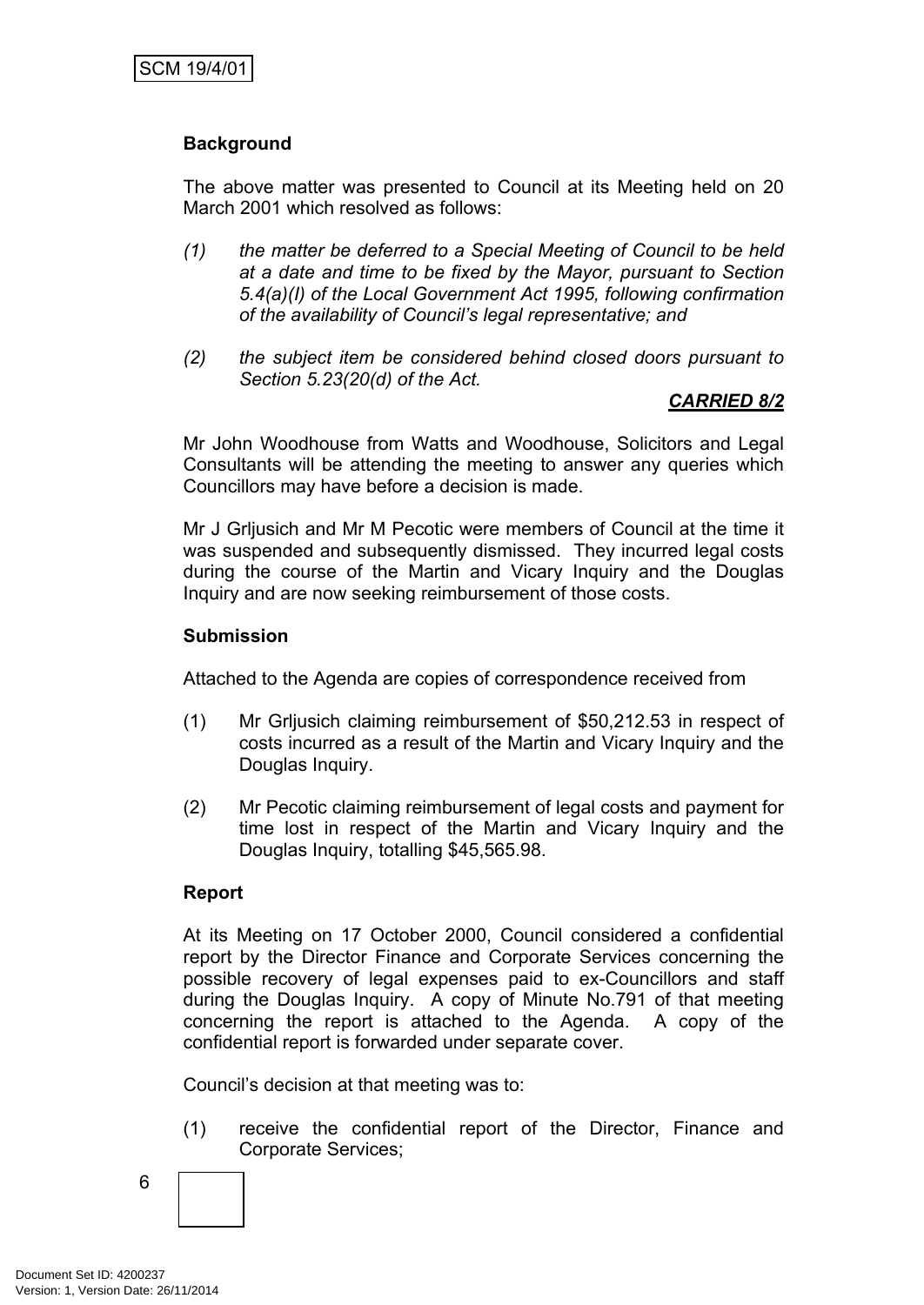- (2) rescind Policy A1.18;
- (3) advise former Councillors J Grljusich, M Pecotic, J Ostojich and B Wheatley and former employee J Scharf that the City considers that, by virtue of Clauses 18 and 19 of Policy A1.18, the authorisation of financial assistance in respect of the Douglas Inquiry be revoked.

The former Councillors and staff were informed accordingly. Despite being advised of Council's decision that no financial assistance would be given to them, Mr Grljusich and Mr Pecotic have now written to Council requesting reimbursement of their costs as outlined above. As Policy A1.18 was rescinded, Council must now consider these requests on their merit.

Further legal advice was sought from John Woodhouse of Watts Woodhouse concerning these claims. A copy of the legal advice is forwarded under separate cover.

The legal advice concludes that the City has no liability in respect of these claims having sent letters revoking all authorisations after its decision at the meeting on 17 October 2000.

However, even though it has no legal liability it is open to Council to accede to the requests from the former Councillors. In other words, the Council could choose to do so but is not obliged to do so.

At its meeting on 21 November 2000, Council decided to reimburse legal expenses to former Councillor Mr J Gianoli (\$4,056.67) even though the process of Policy A1.18 was not followed. This decision was based on the fact that Mr Gianoli was exonerated by the Douglas Inquiry.

Taking into account:

- (1) the terms of Policy A1.18 and the Council's decisions on 28 September 1999 regarding Mr Grljusich and Mr Pecotic's claims for additional funding;
- (2) the adverse findings by the Douglas Inquiry against Mr Grljusich and Mr Pecotic;
- (3) Council's decision on 17 October 2000;
- (4) legal advice that Council has no liability to make reimbursement of the costs claimed, it is recommended that no payment be made to Mr Grljusich and Mr Pecotic.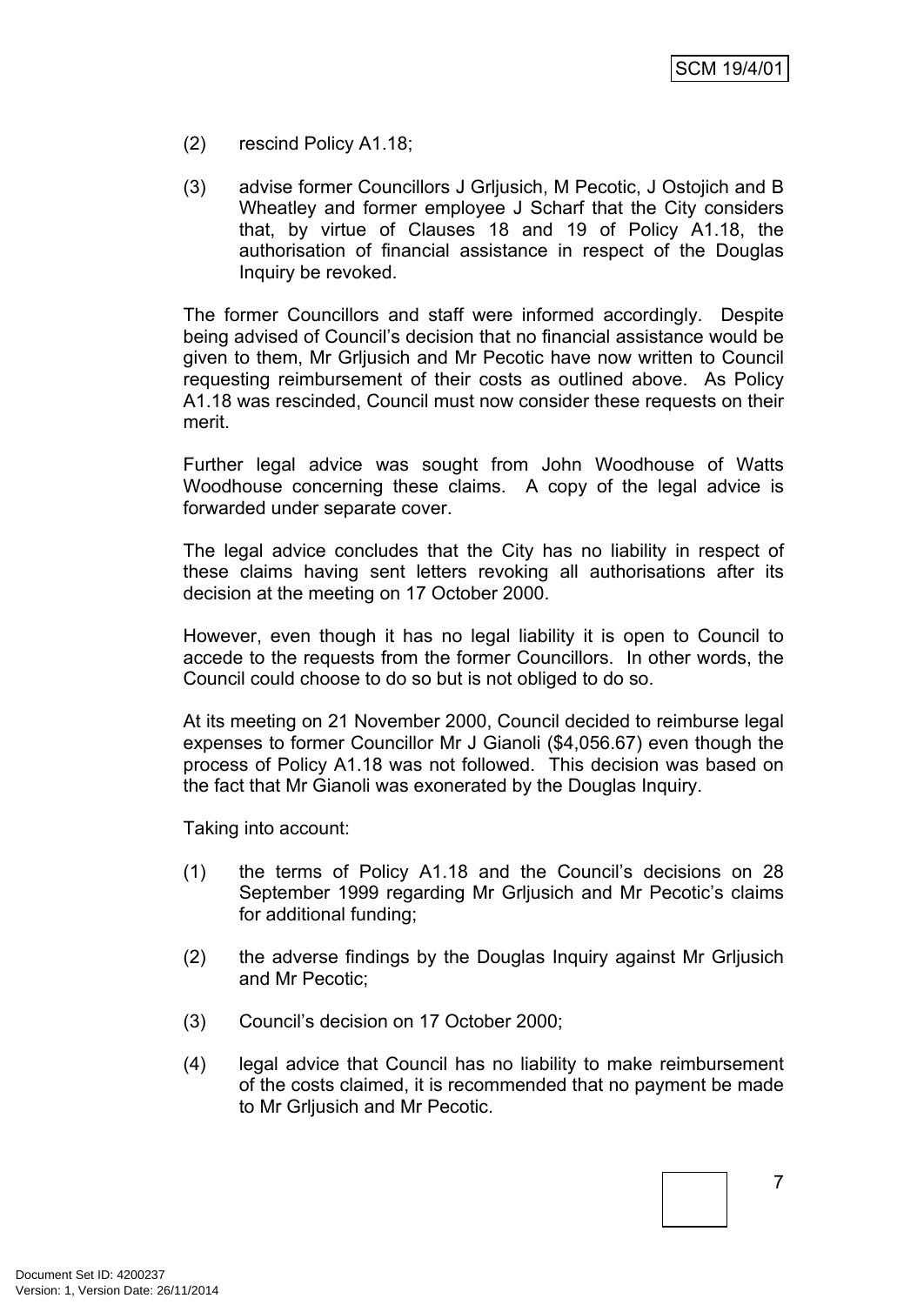### **Strategic Plan/Policy Implications**

N/A

### **Budget/Financial Implications**

The Investigation Expenses Account in Council's Budget has a balance of \$51,373.00.

### **Implications of Section 3.18(3) Local Government Act, 1995**

Nil.

### <span id="page-9-0"></span>**1101. (AG Item ) (scm1\_4\_2001) - MEETING OPEN TO THE PUBLIC**

MOVED Clr Humphreys SECONDED Mayor Lee that the meeting be opened to the public.

### **CARRIED 9/0**

AT THIS POINT THE TIME BEING 9:08PM, THE MEETING WAS OPENED TO THE PUBLIC.

THE PRESIDING MEMBER READ ALOUD THE DECISIONS MADE BEHIND CLOSED DOORS.

### <span id="page-9-1"></span>**1102. (AG Item 10.1) (scm1\_4\_2001) - RESOLUTION OF COMPLIANCE (Section 3.18(3), Local Government Act 1995)**

MOVED Clr Reeve-Fowkes SECONDED Clr Waters that Council is satisfied that resolutions carried at this Meeting and applicable to items concerning Council provided services and facilities, are:-

- (a) integrated and co-ordinated, so far as practicable, with any provided by the Commonwealth, the State or any public body;
- (b) not duplicated, to an extent Council considers inappropriate, services or facilities as provided by the Commonwealth, the State or any other body or person, whether public or private; and